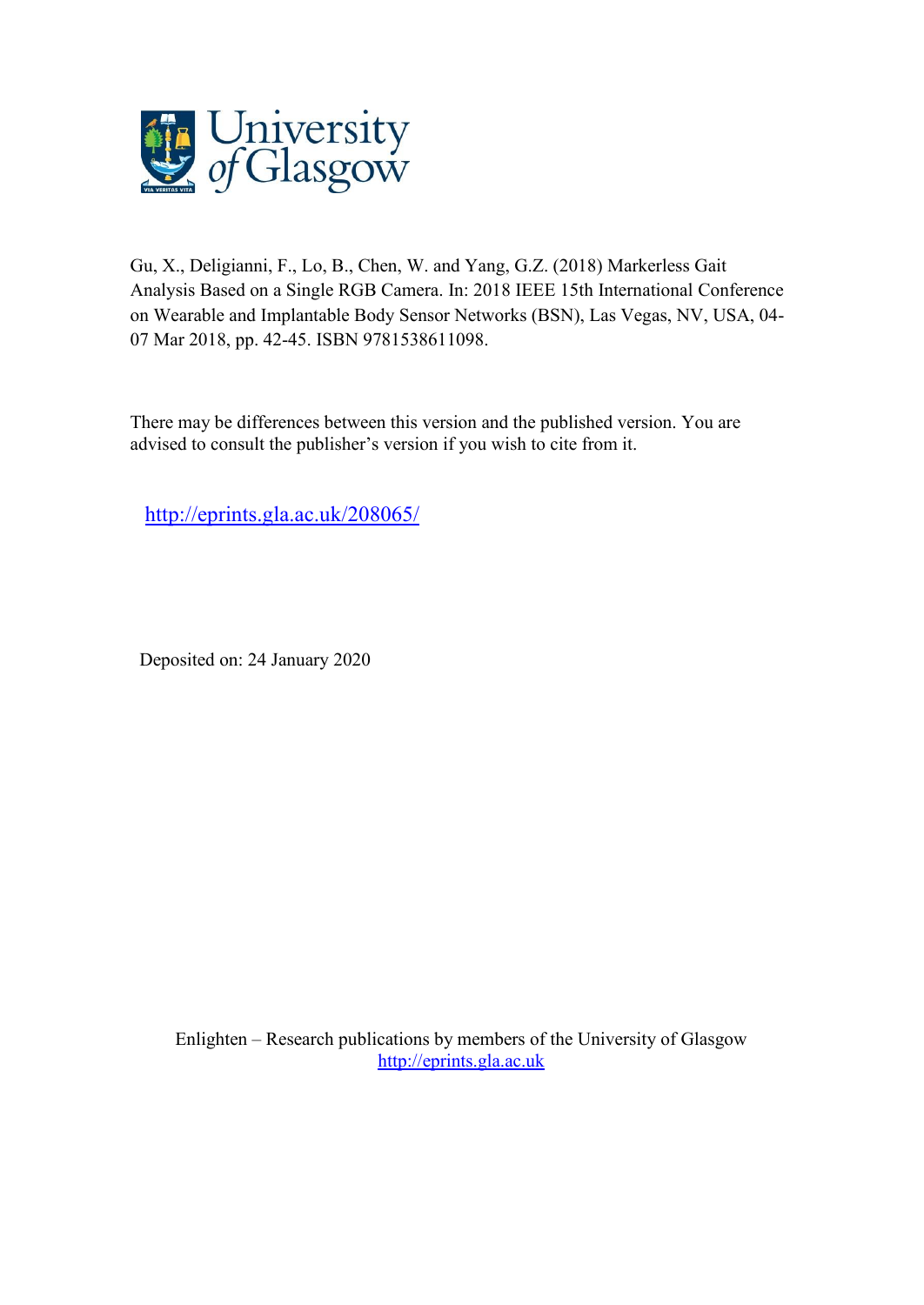# **Markerless Gait Analysis Based on a Single RGB Camera<sup>1</sup>**

X. Gu, F. Deligianni, B. Lo, W. Chen and G.Z. Yang

*Abstract***— Gait analysis is an important tool for monitoring and preventing injuries as well as to quantify functional decline in neurological diseases and elderly people. In most cases, it is more meaningful to monitor patients in natural living environments with low-end equipment such as cameras and wearable sensors. However, inertial sensors cannot provide enough details on angular dynamics. This paper presents a method that uses a single RGB camera to track the 2D joint coordinates with state-of-the-art vision algorithms. Reconstruction of the 3D trajectories uses sparse representation of an active shape model. Subsequently, we extract gait features and validate our results in comparison with a state-of-the-art commercial multi-camera tracking system. Our results are comparable to those from the current literature based on depth cameras and optical markers to extract gait characteristics.**

# I. INTRODUCTION

Clinical gait analysis aims to describe human locomotion based on quantitative parameters such as step length, stride length, speed, and joint angles. Features extracted from gait analysis are used to characterize normal and abnormal gait in several clinical scenarios that range from orthopedics and posture control to functional decline in neurological conditions and elderly people [1]. In a normal gait cycle, the ankle drives the foot during the toe-off phase of the gait and it is the first joint to absorb the impact with the floor at heel strike. Therefore, the ankle's inversion/eversion, dorsiflexion/ plantarflexion and foot progression angle are of significance importance for detecting abnormal gait patterns [2].

Current methods adopted in gait analysis are based on either sensor systems or video/optical tracking. Wearable sensor system for gait analysis could use one or multiple sensors attached to the body [3]–[5] to measure acceleration, angular rate or pressure. Although inertial sensor systems can be used to monitor subjects 24/7, they are limited in that they do not measure joints angle directly [2].

To this end, multi-camera systems represent the current state-of-the-art in measuring joint displacements and angles based on markers [6]. However, these systems are expensive, difficult to set up and they cannot be used outside the clinic/laboratory. Therefore, the use of a single RGB or depth camera to extract gait parameters is desirable for monitoring patients/subjects in more natural settings [2]. Gait analysis based on a single RGB camera is challenging because it requires tracking the person while it is walking, to accurately locate the body joints as well as to be able to extract angular information invariant to the camera's perspective projection. Furthermore, gait indices extracted based on 2D joint angles only are difficult to interpret and compare with standard clinical systems. Another option is to directly reconstruct 3D information of the joint locations from the video recordings.

<sup>1</sup> Xiao Gu was a visiting student at the Hamlyn Centre, Imperial College London. Fani Deligianni, Benny Lo and Guang-Zhong Yang are with the Hamlyn Centre, Imperial College London, UK ({fani.deligianni, benny.lo,

In the field of computer vision, human pose estimation from monocular videos has been extensively researched in recent years[7], [8]. For example, OpenPose is an open-source library for real-time multi-person joints detection. It is a bottom-up approach that consists of two-branch convolutional neural networks trained based on annotated 2D keypoints. Although it provides relatively accurate and stable estimation of human skeleton points, it does not reconstruct the 3D coordinates of the joints. Several challenges arise in the reconstruction of 3D human pose from 2D skeleton points that include the non-linear motion, occlusions and ambiguity between 2D and 3D poses. A promising method of estimating 3D human pose via an expectation maximization algorithm reduces uncertainty over the estimated 3D joints location along the entire video [8]. However, these approaches are focused on tracking the upper limbs and they are not tailored to gait analysis. Furthermore, the training datasets are based on specific activities that do not attempt to model gait variability in pathological scenarios.

In this article, we present a novel method for gait analysis based on a single RGB camera system on a cell phone. Compared to previous related work, we do not set any strict standards to camera position and background settings, whereas 3D reconstruction of the joint coordinates takes place [9]. The 2D-3D reconstruction methods we adopted has been proved to be able to efficiently achieve global optimality. Furthermore, here we focus only on the lower limbs with six key points that represent the knees, ankles, and toes. Therefore, it is not possible to impose anthropometric constraints that take into account the whole body [7], [10]. We validate our methods with a state-of-the-art multi-camera system. Our results compare well with the depth camera systems based on markers, which achieve up to 10 degrees accuracy [11].

### II. METHODS

The framework of our method is displayed in [Fig.1.](#page-2-0) We use OpenPose to track the 2D coordinates of human joints [12]. To accurately detect the foot orientation, the GrabCut algorithm [13] is applied. Subsequently, we use active shape modelling combined with sparse dictionary learning to reduce the parameters in 3D space [14]. Finally, a weak perspective projection is used to map the 2D extracted coordinates to 3D. Our methods are validated based on a multi-camera acquisition system (SMART-DX) as well as 2D manually annotated points of joints.

### *A. 2D Joint Points Detection*

Firstly, we track human pose with OpenPose, which is an open-source state-of-the-art approach based on Part Affinity Fields [12], [15]. This allows multi-person tracking, which is important in accounting human interactions in natural settings.

g.z.yang}@imperial.ac.uk). Xiao Gu and Wei Chen are with the Center for Intelligent Medical Electronics, School of Information Science and Technology, Fudan University, China ({gux14,w\_chen}@fudan.edu.cn).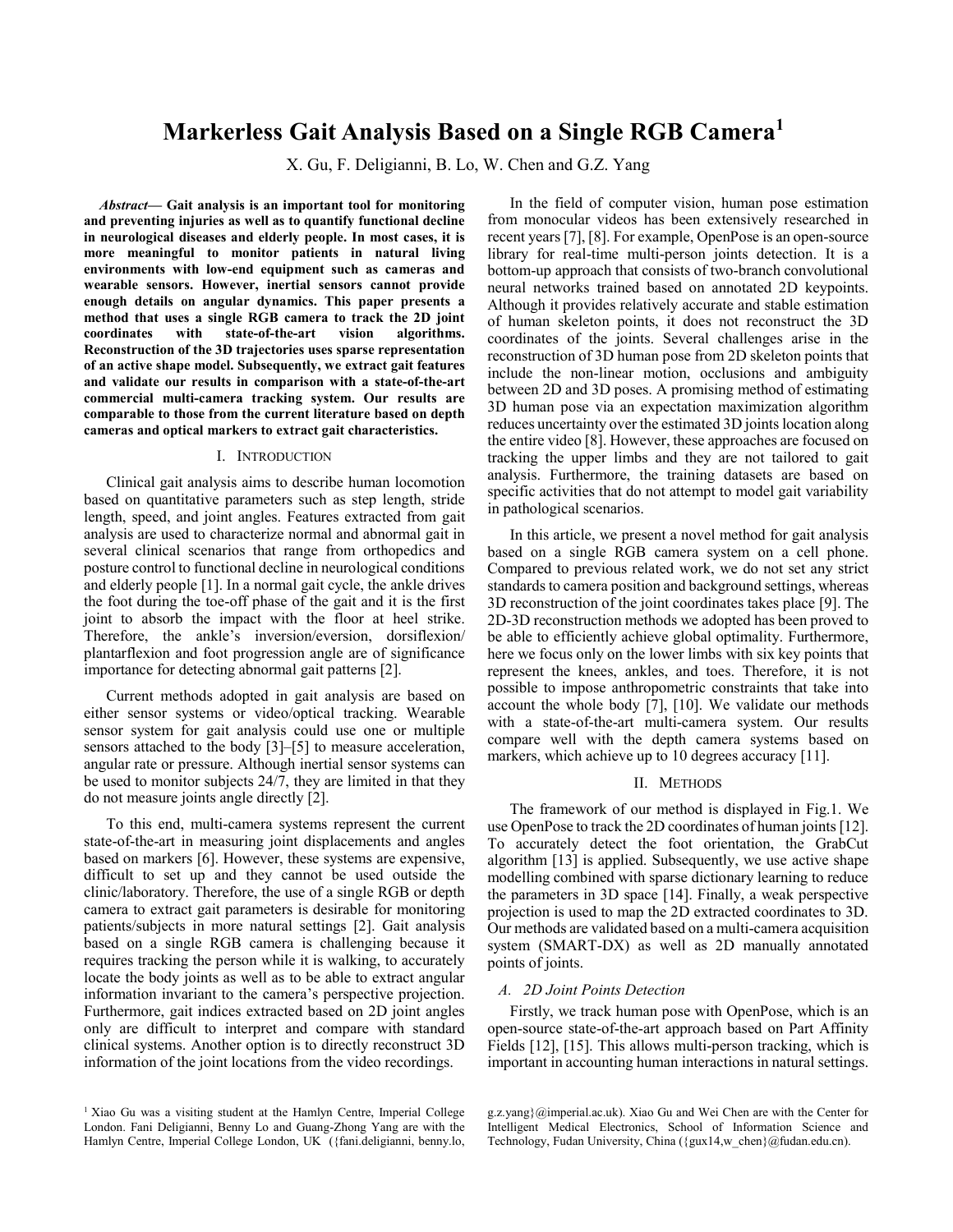In addition, it can accurately locate key points when occlusion occurs. OpenPose does not detect toe positions and it may fail to track the lower limbs when the camera view does not include the upper limbs. To circumvent this problem and distinguish foreground pixels of the foot from the background, we use GrabCut [13], which is a mixture-models imagesegmentation method. This is refined based on morphological image processing that involved dilation and erosion operations. Subsequently, ellipse fitting is applied to the foot contour points and the foot orientation is defined based on the centre of the ellipse and the ankle joint. GrabCut is initialised based on a region of interest. We utilise the time consistency across different frames to detect and avoid failures. In this section, we denote as  $W_j \in \mathbb{R}^{2 \times p}$ , 2D locations of lower limb points ( $p=6$ , left and right knees, ankles and toes) of the  $j<sup>th</sup>$  frame (the frame number is *n*).



Fig.1 Framework of Our Method

### <span id="page-2-0"></span>*B. 3D Sparse Reconstruction*

It is well known that reconstructing 3D human pose from the perspective projection of the joints to the image plane is an ill-posed problem. However, the ambiguity of the 3D reconstruction can be reduced significantly if we express the 3D pose as a linear combination of basis postures based on the motion of the joints across time. Similarly, to active shape models, this will significantly reduce the reconstruction parameters. Subsequently, the 2D image coordinates of the joints are mapped to 3D based on a weak perspective camera projection. Below we describe this in details.

Instead of using a conventional active shape model, a sparse dictionary is used to further reduce dimensionality and to represent the sparsity in motion patterns [7], [9]. We have also used principal component analysis to verify the sparsity of the extracted 3D points. In fact, the first five principal components can well represent signals over 95%.

We denote the 3D lower limbs posture of the  $j<sup>th</sup>$  frame as  $S_j \in \mathbb{R}^{3 \times p}$  with the 3D coordinates of p points. Its sparse representation of our model takes the form:

$$
\mathbf{S}_{j} = \sum_{i=1}^{k} \omega_{ij} \mathbf{B}_{i} \tag{1}
$$

where  $\{B_1, B_2, ..., B_k\}$  is an overcomplete dictionary of k atoms,  $B_i \in \mathbb{R}^{3 \times p}$  is the *i*<sup>th</sup> atom of the dictionary, and  $\omega_{ij}$  is the coefficient of  $B_i$ . { $\omega_{ij}$ } is assumed to be sparse.

An online dictionary learning method is applied to update the dictionary during an iterative learning process mentioned in [16]. It can solve the problem by alternately updating

 $\{\omega_{ij}\}\$ and  $\{B_i\}\$ in the following formulation  $(\lambda_1\)$  is a regularization coefficient to constrain the sparsity):

$$
\min_{\{\mathbf{B}_{l}\},\{\omega_{ij}\}} \sum_{j=1}^{n} \frac{1}{2} ||\mathbf{S}_{j} - \sum_{i=1}^{k} \omega_{ij} \mathbf{B}_{i}||_{F}^{2} + \lambda_{1} \sum_{i,j} \omega_{ij} \quad (2)
$$
  
s.t.  $\omega_{ij} \ge 0$ ,  $||\mathbf{B}_{i}||_{F} \le 1$ ,  $\forall i \in [i,k]$ ,  $j \in [1,n]$ 

Finally, a weak perspective projection is used to map 2D points to 3D coordinates [17]. As in our model, all postures are centred and normalized, we do not take the translation matrix into consideration.  $W_j$  is represented by the formula below,

$$
W_j = \Pi RS_j = \Pi R \sum_{i=1}^k \omega_{ij} B_i = \sum_{i=1}^k M_{ij} B_i \qquad (3)
$$

where  $\mathbf{\Pi} = [\alpha, 0, 0; 0, \alpha, 0] \in \mathbb{R}^{2 \times 3}$  is the scaling matrix ( $\alpha$  is the scaling parameter), and  $\mathbf{R} \in SO(3)$  is the rotation matrix. Equation (3) projects 3D into a 2D plane after rotation and scaling.

For 3D Reconstruction, we have to infer the parameters  ${M<sub>i</sub>}$  in (3). The objective function, combination of (2) and (3), shows an optimization problem:

$$
\min_{M_1,\dots,M_k} \frac{1}{2} ||W - \sum_{i=1}^k M_i B_i||_F^2 + \lambda_2 \sum_{i=1}^k ||M_i||_2 \qquad (4)
$$

This is a least-squares problem of estimating the coefficient of each basis shape. We adopt the algorithm used in [9] to solve it globally, which is based on Alternating Direction Method of Multipliers [18] and the proximal operator of the spectral norm.

### *C. Gait Features Extraction*

Inversion and eversion, as well as dorsiflexion and plantarflexion angles of the ankle, are important indices of abnormal gait [19]. In previous work, these measurements have been approximated based on 2D joint data alone [2]. In this scenario, dorsiflexion/plantarflexion was estimated as the angle of the foot with the vertical image plane axis, whereas inversion/eversion was estimated as the angle of the foot with the horizontal image plane axis [2]. Here, we also estimate key gait parameters based on the 3D reconstructed postures. These include foot progression angle and 3D foot-leg (ankle) angle, which are used in clinical settings and they are related to dorsiflexion/plantarflexion and inversion/eversion angles.

# III. RESULTS

# *A. Data Acquisition*

We obtained data from 4 healthy volunteers (3 males and 1 female). These subjects were instructed to imitate different walking conditions in a straight trace, such as normal walking, limping, supination and pronation. A single RGB camera (30 Hz) was used to record the video. The minimal distance to the camera was set around 2m to render full lower body parts visible. We used manual annotation to mark the toe of the foot in each frame (2D ground truth data) and also obtained 3D ground truth data of lower limb points based on a multi-camera motion capture system (200Hz, Smart DX, BTS Bioengineering). For the acquisition of 3D ground truth data, we placed reflective markers on the knees, ankles and toes. The recorded points were labelled and tracked semi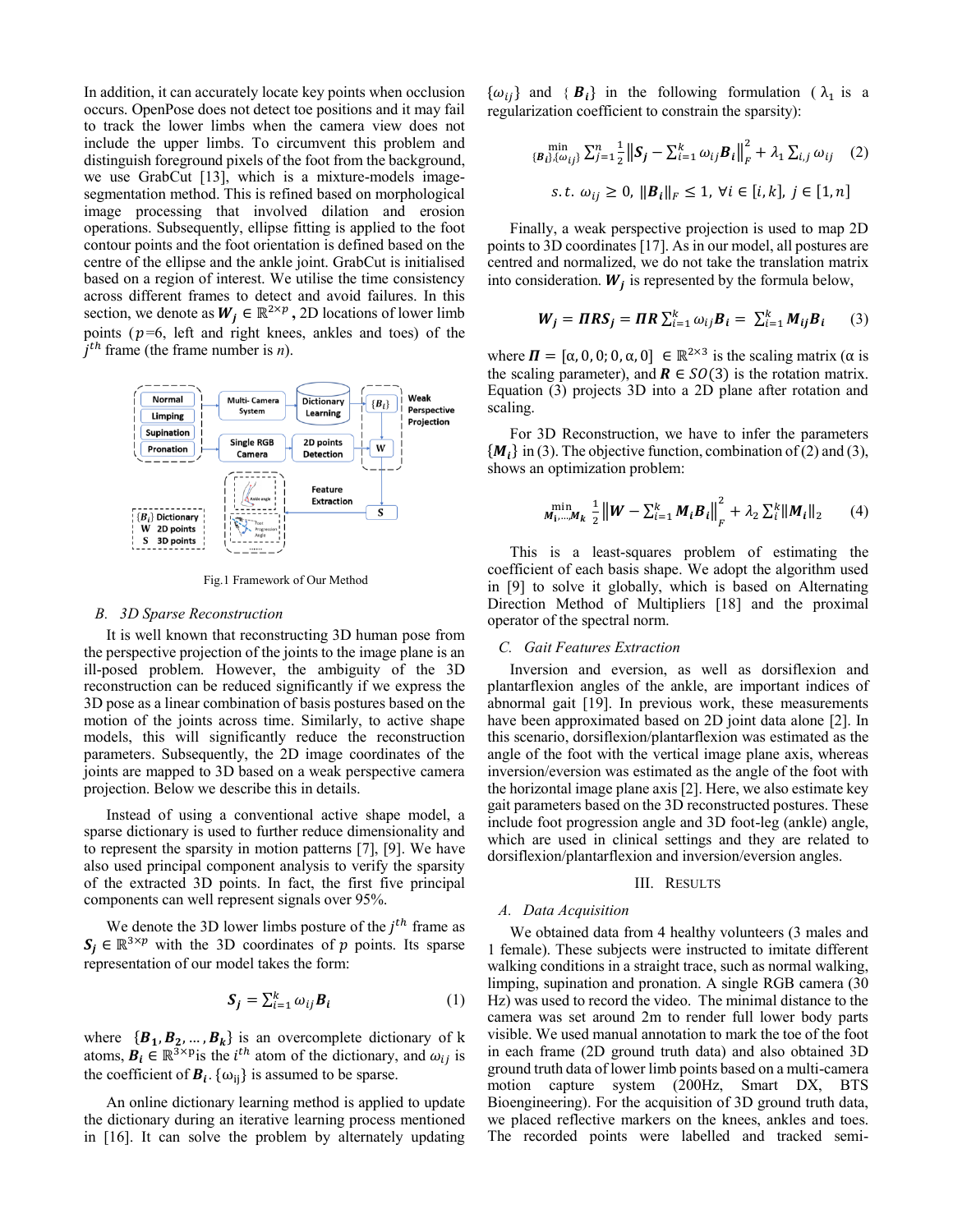automatically based on the Smart DX system to extract the 3D trajectories of the joints.

To synchronize the data between the single camera and the multi-camera system, we asked each subject to jump before and after walking. The peak of knee point locations was marked for synchronization.

# *B. Sparse Dictionary Learning*

[Fig.2](#page-3-0) shows the reconstruction error during training on the datasets of normal walking, limping, supination and pronation, separately, as well as the concatenated set of data across conditions. Here, reconstruction error means a normalized distance. As for training, the original units of the coordinates of point position is in millimeters, we normalized each motion with the standard deviation and the error reflects the Euclidean distance between reconstructed motion and ground truth. The error is less when the system is trained with each condition separately. However, in real life, it is more likely to have mixed training scenarios of several types of abnormal walking. In our work, we trained and validated the system based on the concatenated set of data across conditions. As the sparsity of the dictionary, namely the number of atoms owning non-zero coefficients, becomes larger, the error decreases. Therefore, a trade-off should be achieved between the sparsity of the learned dictionary and the reconstruction accuracy. In our work, we set the sparsity to eight in training mixed conditions as the error does not decrease significantly over eight.



### <span id="page-3-0"></span>*C. 2D Validation of Gait Angular Features*

We validated the accuracy of detecting the dorsiflexion/plantarflexion and inversion/eversion angle based on manually annotated data of the toes across all video frames. This reflects mainly the error in toes estimation and foot orientation based on the GrabCut algorithm. We estimated dorsiflexion/plantarflexion as the angle of the foot with the vertical image plane axis and inversion/eversion as the angle of the foot with the horizontal image plane axis similarly to [2]. [Fig.3](#page-3-1) summarizes the results of the angular error in degrees with histograms[. Fig.3-](#page-3-1)a) shows two histograms of the total angular error of the inversion/eversion and dorsiflexion/plantarflexion angles, respectively, across all walking conditions. [Fig.3-](#page-3-1)b) refers to the inversion/eversion angle and it displays the histograms of angular errors in each walking condition separately. [Fig.3-](#page-3-1)c) refers to the dorsiflexion/plantarflexion angle and it also displays the histograms of angular errors in each walking condition separately.

The results show that in most of the frames the error is less than five degrees and compares well with previously published work [2]. The estimation of dorsiflexion/plantarflexion angle is more accurate than the estimation of inversion/eversion angle, especially in the pronation condition. This is because the fitted ellipse of the foot often has a larger horizontal component, thus having a larger bias from the true toe position in the horizontal direction, affecting inversion/eversion angle.



<span id="page-3-1"></span>Fig.3 Angular error in degrees based on 2D manually annotated data, a) Total error across all walking conditions, b) Inversion/eversion angular error estimated in each walking condition separately, c) Dorsiflexion/plantarflexion angular error estimated in each walking condition separately.

### *D. 3D Validation of Gait Angular Features*

We used leave-one-out cross-validation to characterize the out-of-sample error of the 3D gait angular features. The 3D ground truth data were extracted from the multi-camera systems to train the sparse dictionary and extract the bases of motion kinematics.

[Fig.4-](#page-4-0)a-b) shows the 3D angle between foot and shank as well as foot progression angle, respectively. To demonstrate the error across the gait cycle, we segmented the time-series based on Singular Spectrum Analysis (SSA) [2], [4]. Subsequently, we averaged the error of angular characteristics across gait cycles[, Fig.4-](#page-4-0)a). We also plotted the histograms of the errors in each walking condition, normal walking, limping, supination and pronation, respectively, [Fig.4-](#page-4-0)c). The error is smaller than 10 degrees in most of the frames and across all conditions.

Furthermore, [Fig.4-](#page-4-0)b-d) shows the error in the foot progression angle estimation. As we asked that the subjects walked in a straight way to the lens, we used the least squares method to estimate the walking path and then extract the foot progression angle as the angle between the walking path and the ankle-toe line, [Fig.4-](#page-4-0)b). For the estimated motions, the line connecting the camera and the subject would be Z axis and it can be approximated as walking path orientation. [Fig.4-](#page-4-0)b) shows the error across the gait cycle, whereas [Fig.4-](#page-4-0)d) shows the histogram of error across frames for normal walking, limping, supination and pronation, respectively. Although, the error is smaller than 10 degrees in most of the frames in normal walking, limping and supination, we observe error up to 30 degrees in pronation. This is because pronation differs from the other three conditions and this biases the training.